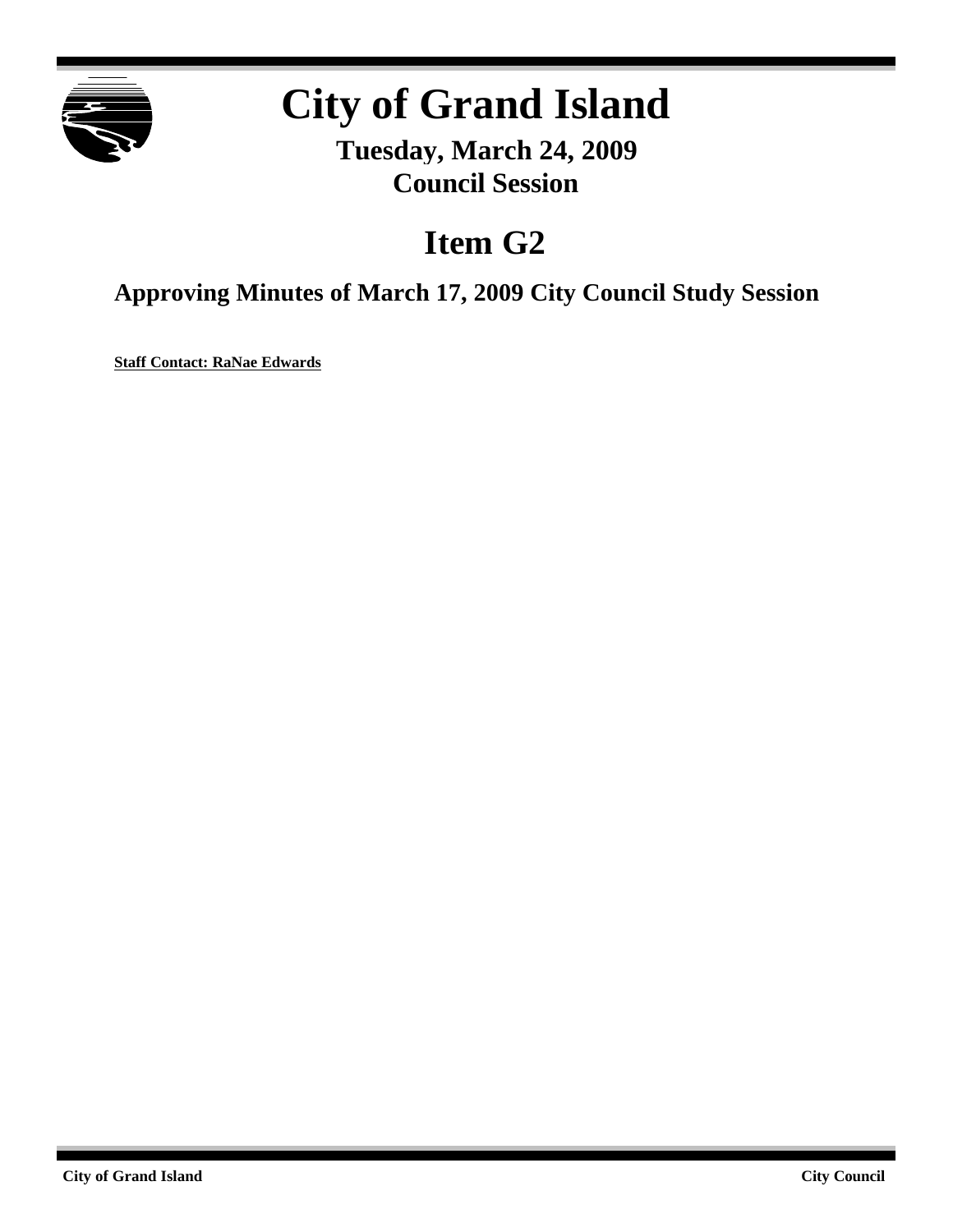## CITY OF GRAND ISLAND, NEBRASKA

## MINUTES OF CITY COUNCIL STUDY SESSION March 17, 2009

Pursuant to due call and notice thereof, a Study Session of the City Council of the City of Grand Island, Nebraska was conducted in the Community Meeting Room of City Hall, 100 East First Street, on March 17, 2009. Notice of the meeting was given in the *Grand Island Independent* on March 11, 2009.

Mayor Margaret Hornady called the meeting to order at 7:00 p.m. The following Councilmember's were present: Nickerson, Ramsey, Carney, Haase, Gilbert, and Niemann. Councilmember's Gericke, Zapata, Dugan and Meyer were absent. The following City Officials were present: City Administrator Jeff Pederson, City Clerk RaNae Edwards, City Attorney Dale Shotkoski, and Finance Director David Springer.

INVOCATION was given by Mayor Margaret Hornady followed by the PLEDGE OF ALLEGIANCE.

Discussion Concerning Groundwater. Steve Riehle, Public Works Director updated the council on the following water issues:

- Historical Ground Water Elevations: reviewed were historical ground water elevations from 39 observation wells from 1998 to the present. Charts showed rainfall amounts in relation to ground water elevations.
- Well Drawdown: information was presented to show the theoretical and actual drawdown curves of operating city wells.

Discussion was held concerning the results of the drawdown from wells in the Stolley Park and Parkview areas.

• Contamination Plume: Kevin Prior representing Olsson Associates presented a model showing movement of the plume from the operation of the Stolley Park drinking water well and the Parkview drinking water wells #1 and #2.

Mr. Prior stated the groundwater would eventually flow to the Platte River, he also commented on the width and direction of the plume. Paul Wicht, 319 Cardinal Drive commented on the locations of decontamination wells to be put in by the Environmental Protection Agency (EPA). Gary Mader, Utilities Director answered questions concerning private wells being used in the Parkview area. Mr. Mader also commented on discussions with the EPA and work being done by each entity. He cautioned the Council that the decontamination wells would not alleviate the groundwater problem especially during heavy rains.